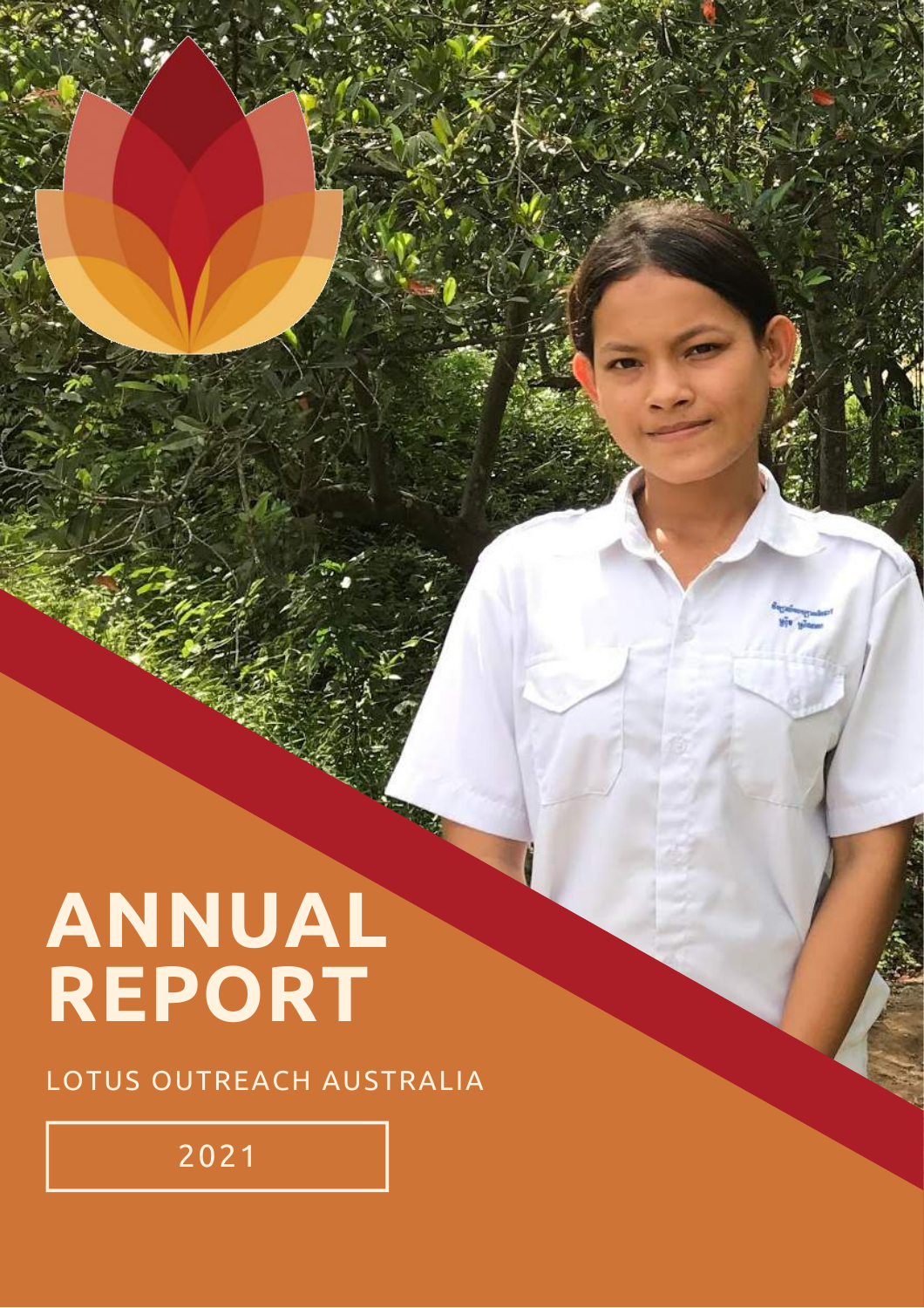# Contents

In 2021, 99% of our girls stayed engaged with their schooling despite frequent school closures.

- 2 President's report
- 4 An Overview of LOA
- 6 Cambodia Liaison Report
- 7 LOA Board
- 10 LOA Affiliates
- 11 Contact Details
- 12 Financial Report

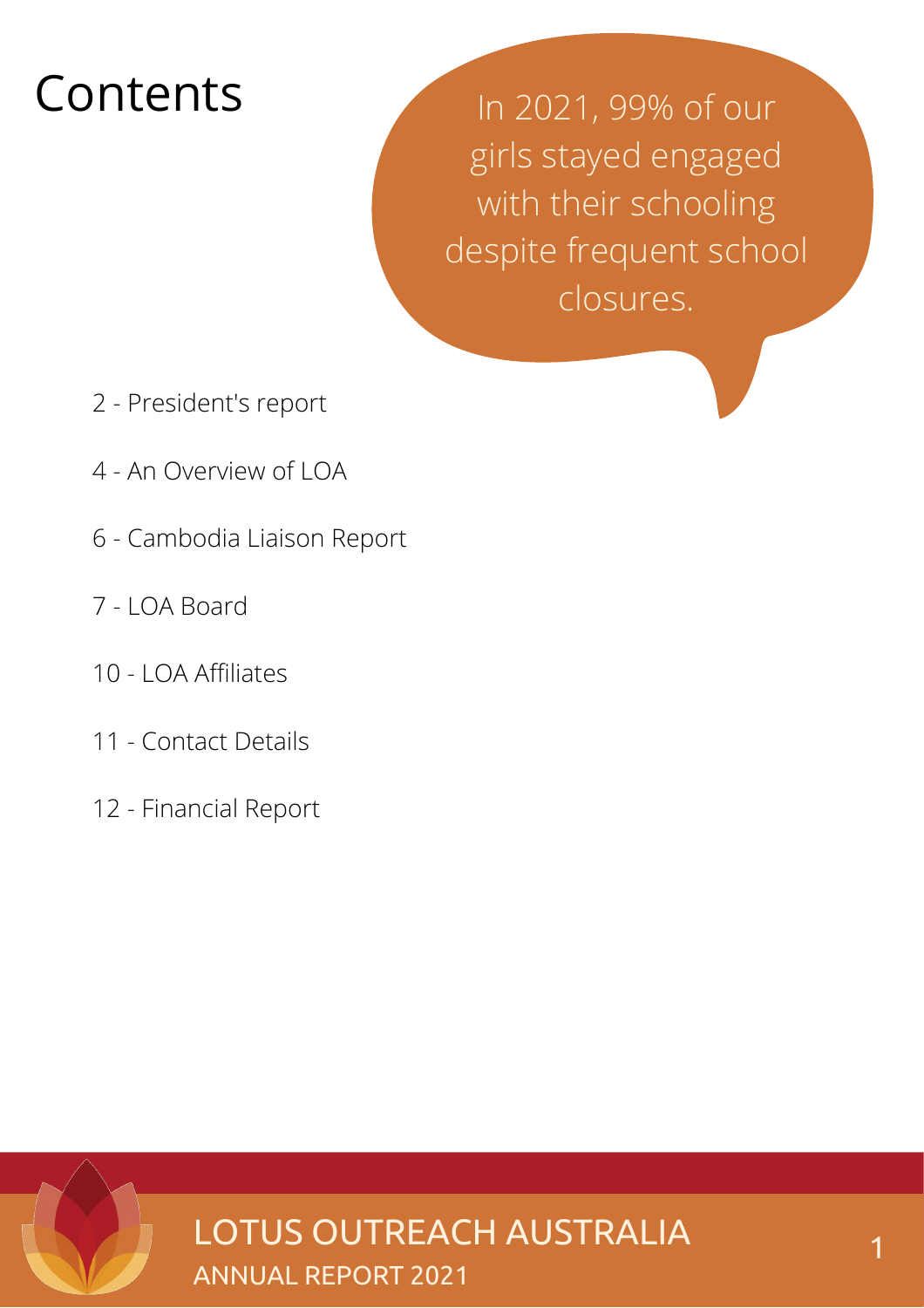# President's Report

Welcome to the Lotus Outreach Australia (LOA) 2021 Annual Report - we thank you for your interest in our small but highly effective grassroots charity.

Those of you who follow our progress each year will recall that we undertook thorough investigations and consultations in 2019 with all the stakeholders (our Cambodian partner CWCC, the teachers and principals and students at the schools we recruit to, and our Lotus Outreach representatives in PP) and then oversaw an overhaul to some aspects of the GATE PP (Girls Access to Education Phnom Penh) programme to ensure that all our scholarship students were continuing to get the best education opportunities and the most appropriate support possible.



Jane Lyttleton

When the pandemic hit in 2020, schools in Cambodia were closed and the emphasis of our programmes had to change to providing internet access to our scholarship students at their homes and providing support and monitoring of online education.

Unfortunately 2021 was not quite the recovery year we were all hoping for, and schools in Cambodia were once again closed for most of the year. CWCC and their team again did an amazing job of making sure all the GATE PP scholarship students continued with their online studies and were able to attend National exams (although these were delayed until end of Dec).

During this last year, our Lotus Outreach office in Cambodia and in-country partners have continued to research and monitor the changing needs of families living in poverty around the outskirts of Phnom Penh. As a result of recent findings, LOA have expanded recruitment of girls from poor and vulnerable communities to different areas around Phnom Penh, offering scholarships to girls in secondary schools in these areas.

2021 saw the start of a new 3 year MOU with CWCC based on these changing demographics and relationships established with schools in new areas. Dang Kor and Sen Sok is now our main recruitment districts for girls to join the GATE PP programme.

CWCC and their local area working groups (consisting of teachers and village and community leaders) continue to actively seek out families living in extreme poverty and offer scholarships to girls based on their lack of access to education or risk of dropping out of school before graduation.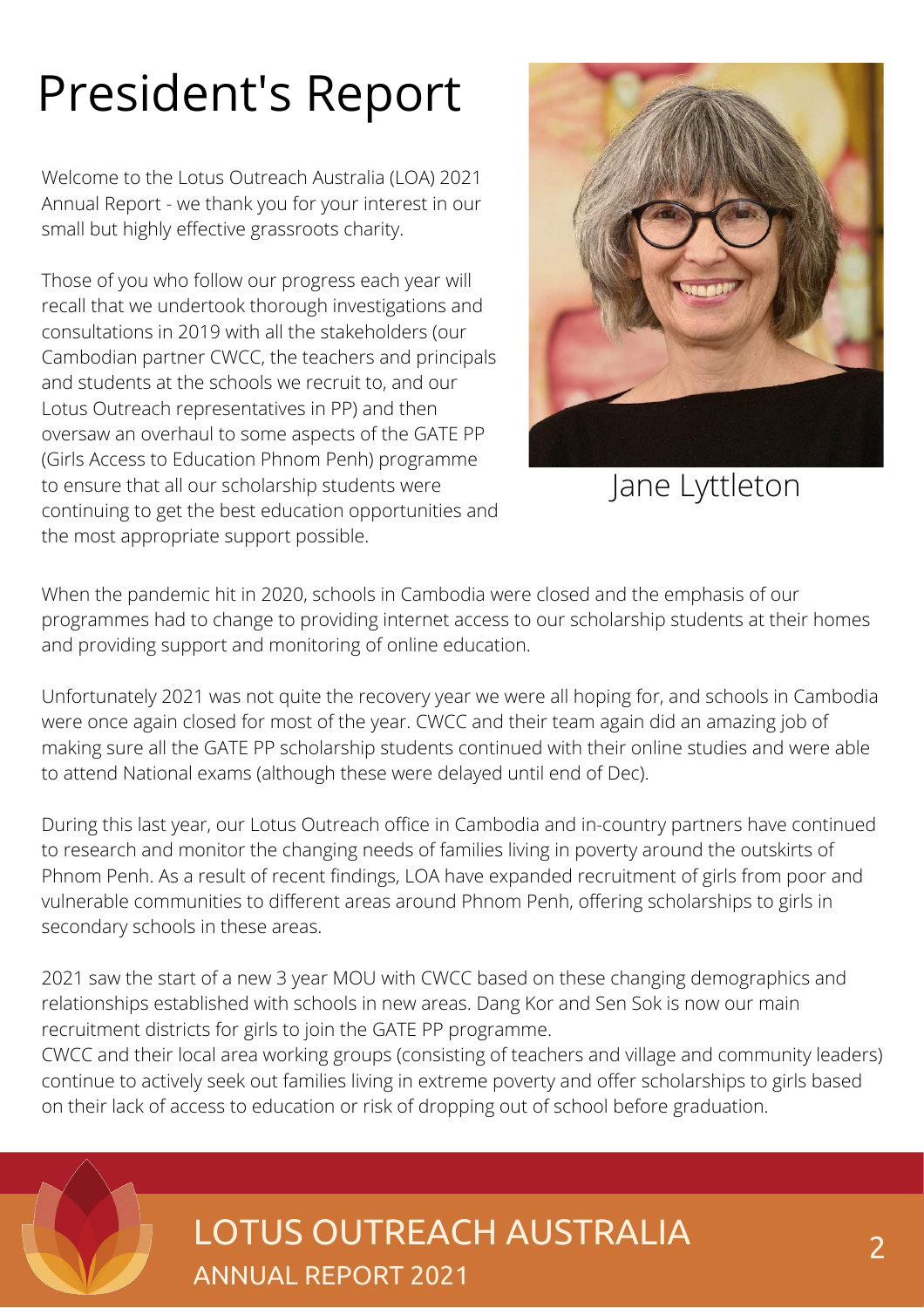The MOU also provides for CWCC to cover

- moral and practical support to the scholarship recipients and other assistance such as arranging extra classes outside of school if necessary
- nutritional support to those families of scholarship recipients who are living in abject poverty and therefore most vulnerable to exploitation
- implementation of advocacy programs to encourage the education of girls and educate the public on the dangers and brutality of trafficking.

Vaccinations (with Sinovac) in Phnom Penh are reported to have reached close to 100% coverage for all those above the age of 6 (by Dec 2021) and schools and businesses are reopening.

In Australia, the possibility of holding fund raising events was severely hampered this year due to lockdown restrictions in large parts of the country. However our programmes in Cambodia have been able to continue with the incredible support and the loyalty of our monthly sponsors and other regular donors without whom the GATE girls would not be able to complete their education. We are beyond grateful for their continuing support, even in the face of challenges suffered by many people locally in many parts of Australia.

As so many world leaders recognise now, we need well educated, free thinking, confident women to show leadership in order for real change to happen in the way the world addresses in poverty.

We feel confident that in some small but significant way LOA is contributing to that possibility.

To end this report, I would like to thank members of the Board, who donate their time and energy freely and generously. And once again, to all our supporters whom we hope have some idea of what an amazing impact their donations have on the lives of those we provide for.

We look forward to many more years of contributing to the welfare of highly vulnerable young women who deserve to have meaningful work that allows them to support their communities and show families with young girls that there are alternatives to slave labour and trafficking.

My LALLow

J Lyttleton President

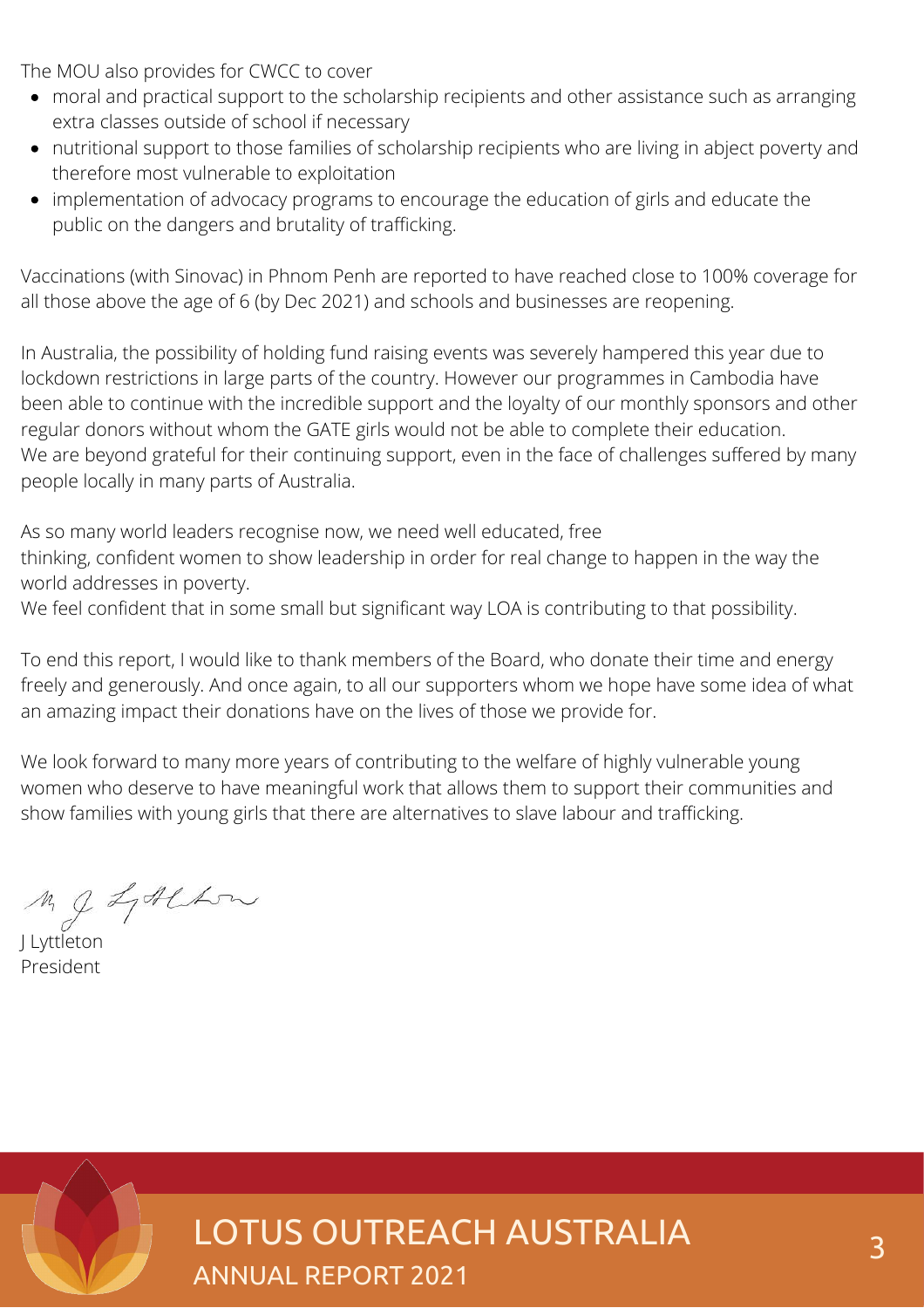# An overview of LOA

Lotus Outreach Australia is a Not-For-Profit organisation. Our mission is to ensure the education, health, and safety of the most marginalised and exploited women and children in Cambodia. Guided by the UN's Millennium Development Goals regarding extreme poverty, universal education, gender equality and empowerment of women, we advocate for the human rights of these women and children by providing educational access and opportunities. LOTUS OUTREACH AUSTRALIA - ANNUAL REPORT 2020 What We Do We work from the basis that prevention is better than cure. In partnership with respected Cambodian Government registered NGOs, we identify girls at risk of the worst forms of child labour and trafficking. Our intervention provides educational opportunities through our Girls' Access to Education (GATE) scholarships program.



Our Projects:

GATE is a highly successful program, seeing girls from the very poorest families access and succeed at high school before going onto vocational training or to university, or finding meaningful employment. Our projects focus on sustainable change for families and communities through the education of their girls. By supporting families in dire poverty to become self-sufficient, we create the possibility of an alternative future for these girls and change the potential opportunities for whole communities and future generations.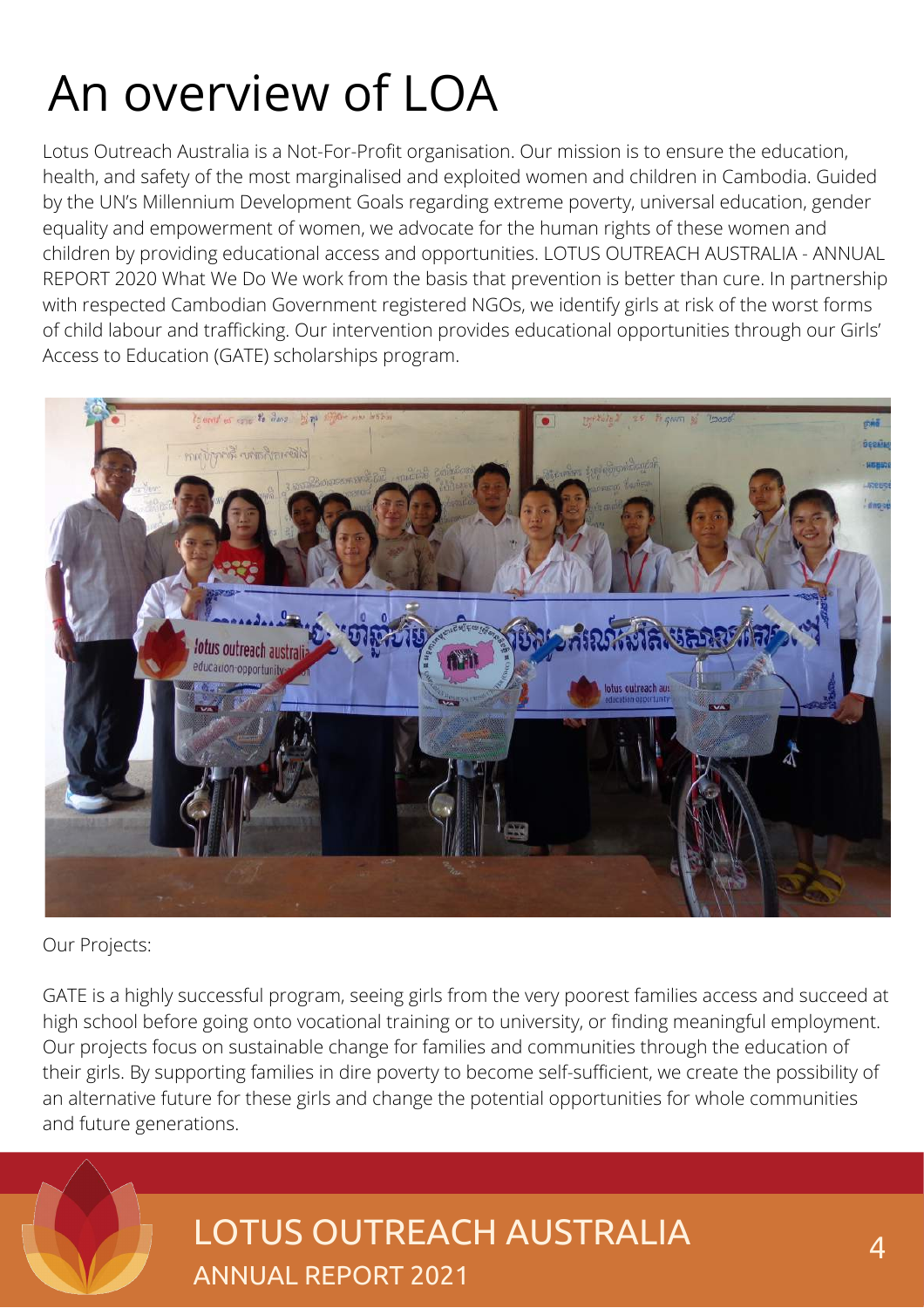Our programs provide:

- Scholarships, uniforms, school supplies, bikes to transport to school as well as healthcare for around 100 at-risk girls.
- Nutritional support for families in dire poverty. This has been shown to lessen the pressure on families to put their girls into child labour in order to feed their families - which tragically often leads on to sex trafficking.
- Advocacy, in association with the Cambodian Women's Crisis Centre (CWCC), to inform the community of the dangers and brutality of trafficking, the importance of human and child rights, and the immense value of girls' education to their families in terms of gaining employment and future economic opportunities



We are:

A registered charity with Australian Charities and Not for Profits Commission (ACNC). Incorporated as a Registered Charity with NSW Department of Fair Trading 2004. A fundraising authority with NSW Office of Liquor, Gaming and Racing. An affiliate of eight Lotus Outreach organisations globally, originally founded by renowned teacher and film-maker Khyentse Norbu Rinpoche. Lotus Outreach Australia programs are managed under our own direction and funding, A successful, effective organisation with strong governance and proven programs. An ABN, plus charity tax concessions with the Australian Tax Office. Tax deductibility through our OAGD status recognised by the Department of Foreign Affairs and the Australian Tax office.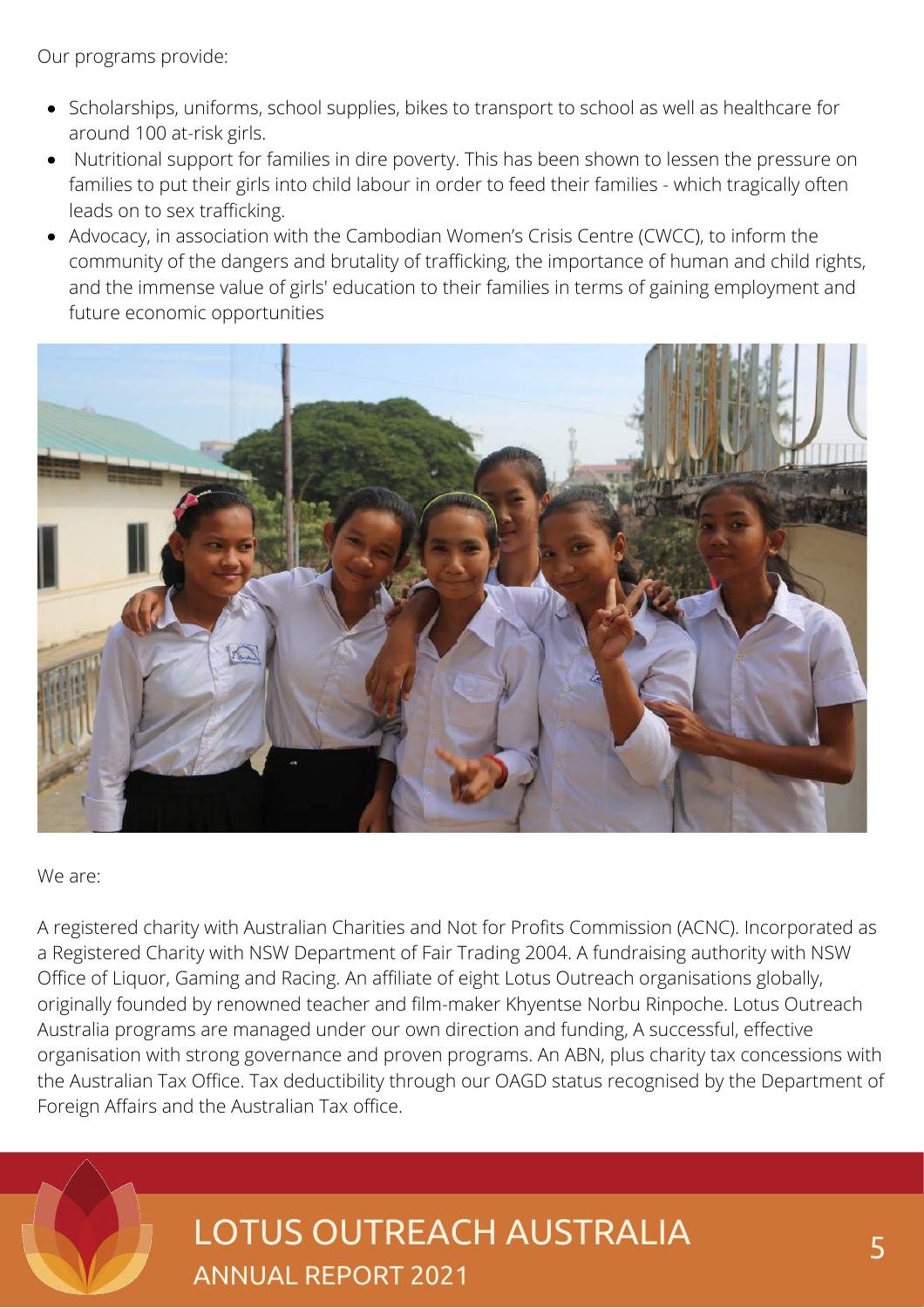# Cambodia Liaison Report

Along with the rest of the world, 2021 did not bring the relief we had hoped for, however it did give us the opportunity to build on the lessons learnt the previous year. Despite being unable to visit Cambodia, 2021 saw Lotus Outreach Australia being more connected digitally with our programs in Cambodia than ever before – a development we will be able to keep up in the future and make the most of. The digital connection with our girls will open up many opportunities for improving educational outcomes, and we look forward to working closely with Lotus Outreach Cambodia and Cambodian Women's Crisis Centre to develop this.



Charlie Cristi - Cambodia liaison officer

On the ground in Cambodia the reality has been very similar to the rest of the world. Ongoing uncertainty and change has meant yet another very disrupted school year, however the Cambodian government was quick to put measures in place to keep students as safe as possible, including a relatively fast vaccine roll out (many of our girls were fully vaccinated before I was!) and great in-school hygiene procedures.

Our improved digital connections with LOCAM has also enabled us to approve extra supports for our girls, such as additional internet funding, and even emergency surgery for a student who unfortunately was in a bad road accident.

I remain hopeful that I will be able to visit Cambodia in person in 2022, it has been too long!

**Sharlie Cristi** 

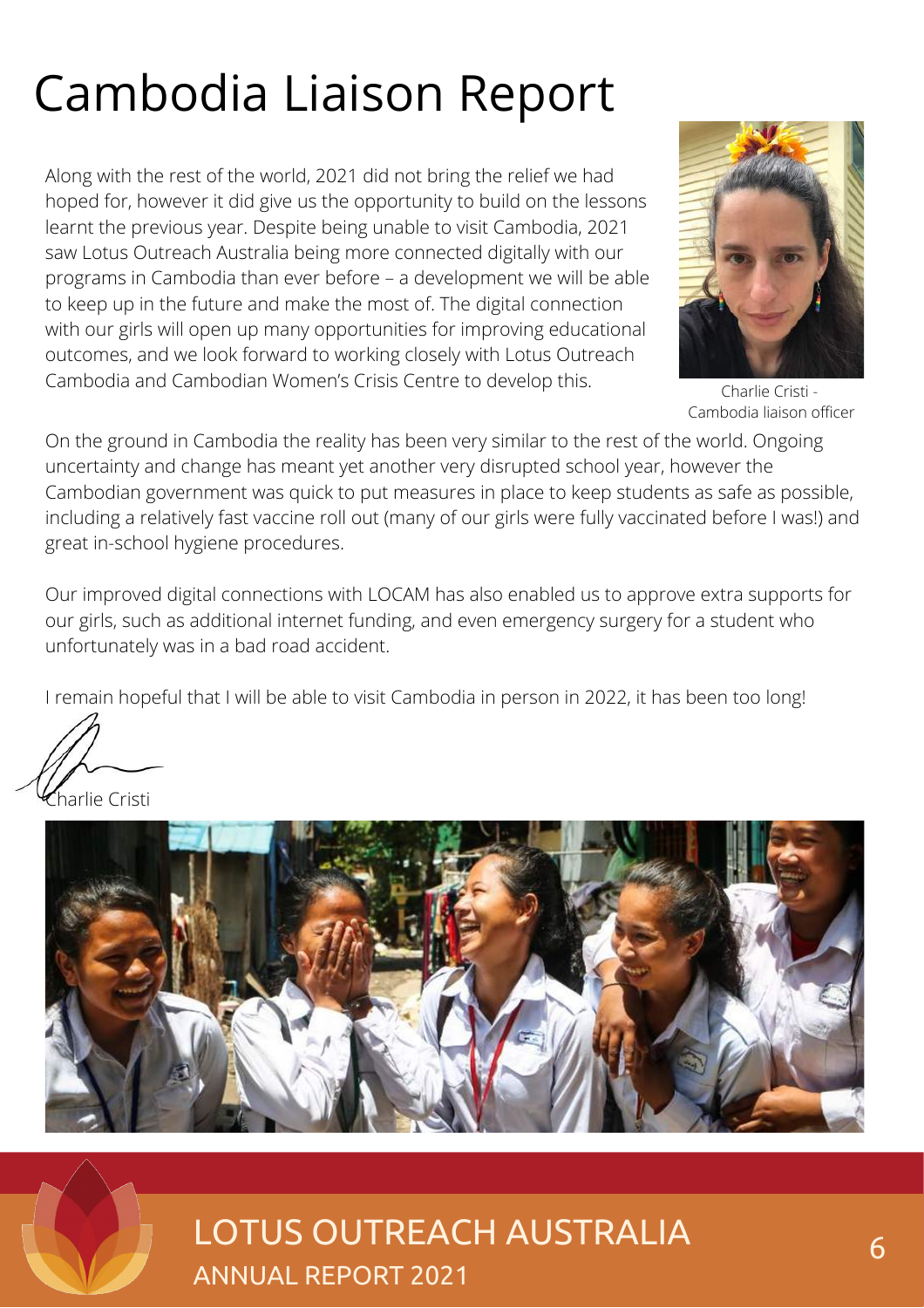# LOA Board



### **Jane Lyttleton - President**

Jane Lyttleton is an author, teacher and practitioner of Traditional Chinese Medicine (TCM). She trained in genetics and biochemistry at the University of London, and studied TCM in Australia and China. She lectures at universities in Sydney and internationally, and sits on the Board of NICM at Western Sydney University where she is an Adjunct Fellow. Jane has long been dedicated to the education and health of women and children. She helped establish Lotus Outreach Australia in 2004 after she and a group of Lotus Outreach members traveled to Thailand and Cambodia meeting local groups working to combat sex trafficking.

### **Hanna Hegan Ngatai - Vice President**

Hanna is of the Ngati Porou tribe in Aotearoa New Zealand. Trained in theatre and the arts, she has worked professionally in the film and television industry before starting her own media agency. Hanna is an experienced strategist and creative thinker, working with international clients to help realise their brand mission. She is passionate about supporting women and started a Female Founders network to help women succeed in business.

She now splits her time between Asia and New Zealand. In joining LOA, Hanna is focused on protecting young and vulnerable women and helping them not only to thrive but to realise their own innate power and potential.

## **Madeleine Lawler - Secretary**

Madeleine works for the Shire Council in Winton, Queensland. She has had broad ranging career where she has worked for all three sectors, private, non-profit and government. She has a passion for young people, education, mental health and effective public service delivery. She wrote her PhD on social enterprise organisations working with disengaged young people. With her background in management consulting and project management, she has a diverse and flexible skill set to bring to LOA. She has also worked as a lecturer in Victoria in the disciplines of community development, youth work and criminal justice.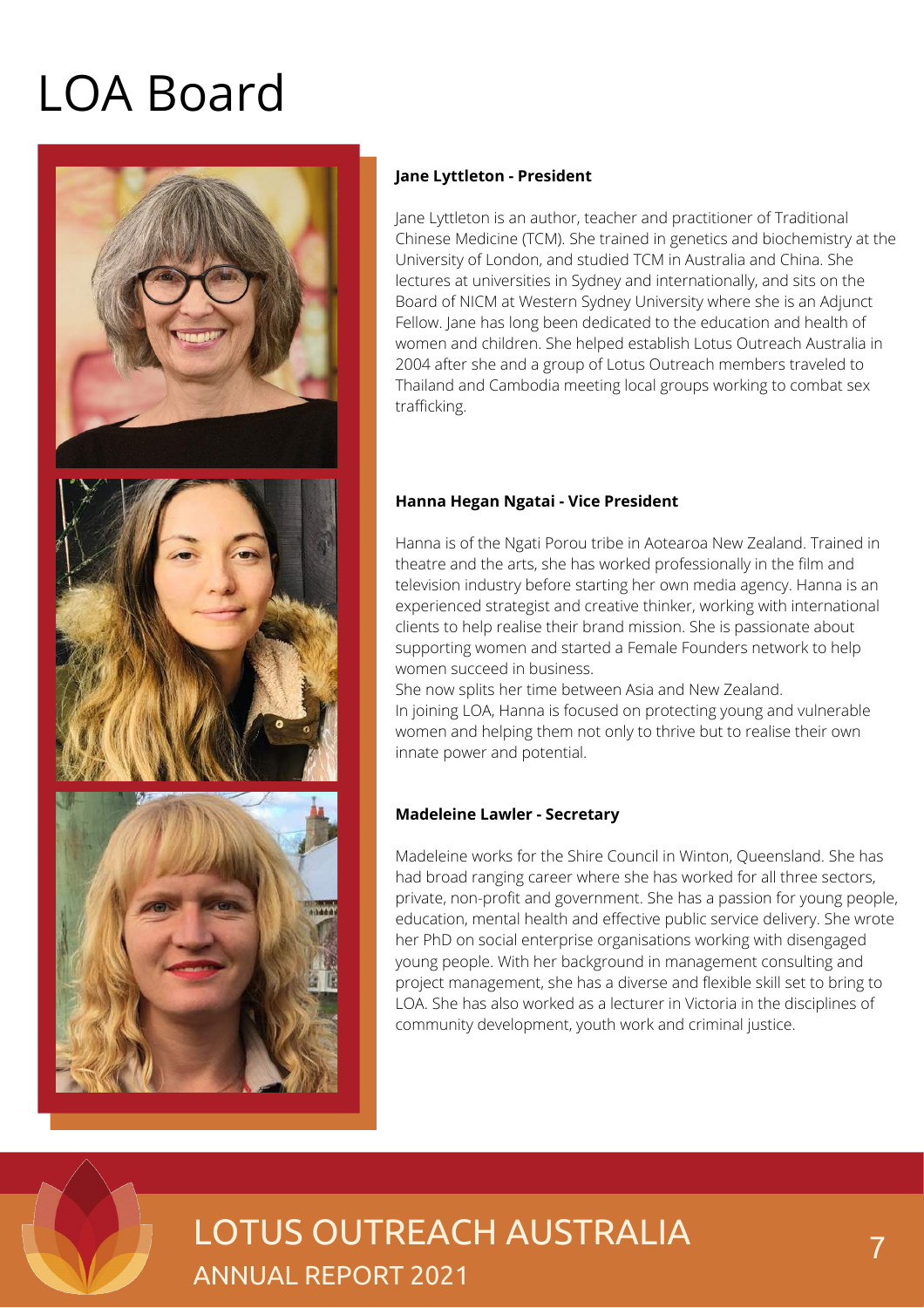# LOA Board



#### **Heidi Wu - Treasurer**

Heidi is an experienced analyst in Finance, with a history of working in a fast-paced investment bank as well as commercial banks, especially in the Treasure Team.

She also has a strong IT background with many years of experience as a software developer. She holds a master's degree in Law and a bachelor's degree in Computing Science, which brings LOA a variety of expertise. Currently, she works in the public sector in New Zealand. She cares about women's and children's rights and believes that girls' education is the first priority for many countries.

### **Aniko Papp - Governance Officer**

Aniko graduated from UTS with a degree in law and has been practising as a solicitor for over 30 years, being admitted to the NSW Supreme Court and High Court in 1988. She joins LOA after being the deputy Managing Lawyer of NAAFLS, which is an NGO providing legal services to Indigenous clients in NT remote communities, predominately in the field of women's rights, family violence, victims of crime, family law, child protection. Prior to that, Aniko was in private practise in NSW and has experience in almost every aspect of the law.

Aniko has a wide variety on boards supporting women both in Australia and overseas. Aniko is passionate about empowering girls and women through support and education. Aniko was a fundraiser, treasurer and social media person for the Lismore Greens for over 5 years.

#### **Maria Berry - Donor Manager**

Maria is a doctor of Chinese medicine and has completed Asian studies in London and China.

While living and working in Asia she and her husband adopted a young girl from a Khmer orphanage. Back home in Australia she and her family are very aware of the privilege that free education, healthcare and other supports offers our children.

Maria wants to offer some of her good fortune to her adopted child's Khmer peers.

She is inspired by what LOA offers its scholarship girls and is moved by the donors who give so generously and graciously.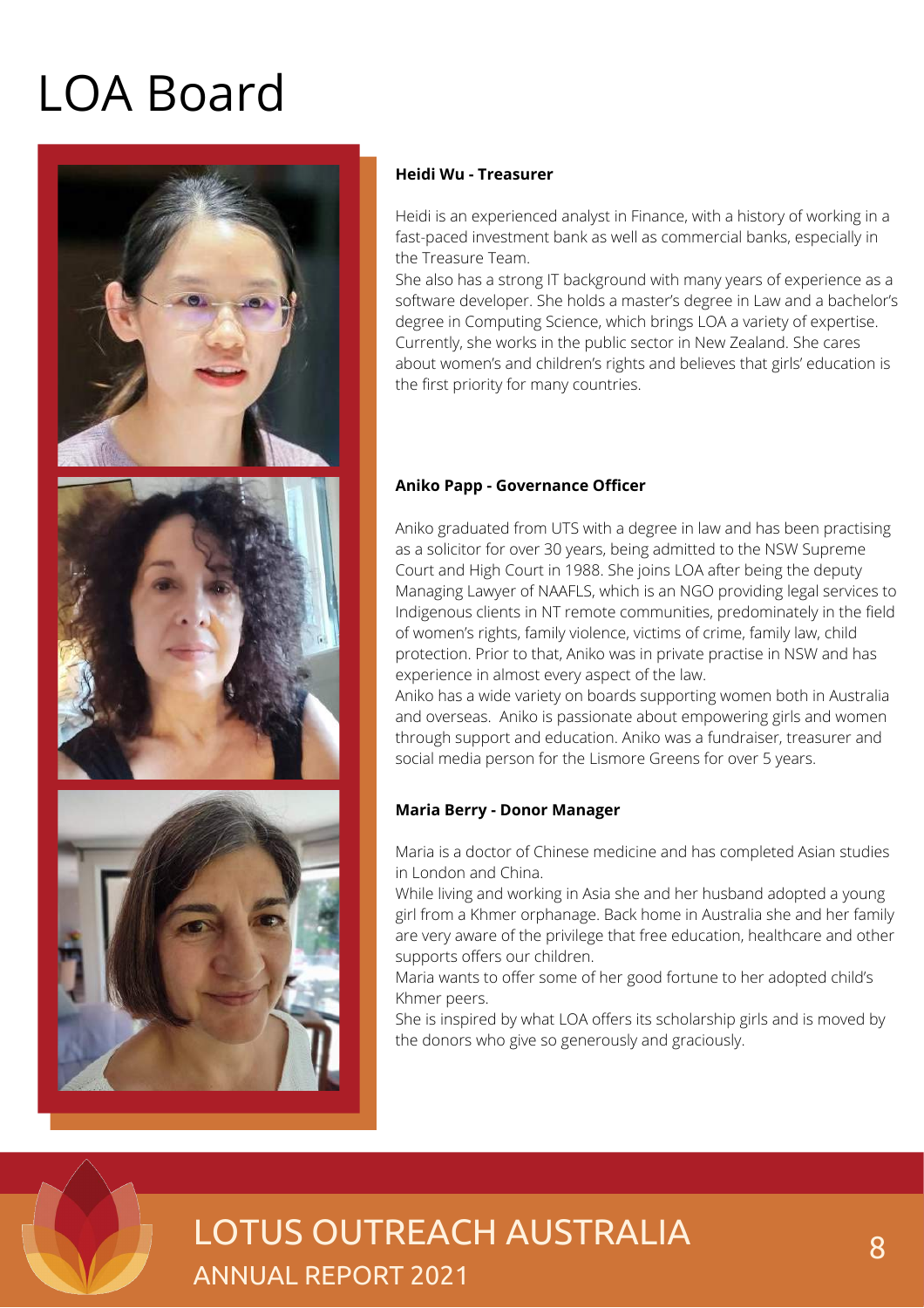# LOA Board



### **Charlie Cristi - Cambodia Liaison & Child Protection Officer**

Charlie lived in Phnom Penh for many years, after going to Cambodia in 2010 as a volunteer through AUSAID. During this time she helped set up the English Language Program for LOA. She subsequently worked closely with LOA and LO Cambodia as a volunteer, at the same time as working as a teacher of Art and Design at one of the International Schools. She then spent 3 years working with the Ministry of Education in Bhutan, building an inclusive education system, before moving to Wellington, NZ, where she currently works across a number of schools supporting students with additional needs.

Charlie also sits on the board of LOCAM, and her children's school board.

### **Anna Harper - Lotus Outreach International Liaison**

Anna Harper leads her consulting firm, Cultural Shapeshifters, working with Australian and International Businesses and Organisations, and with the UN. She specialises in developing global leaders for the future. She has a B.Fine Arts, M.Arts in Chaos, Complexity and Creativity, and M.Applied Science. Her mission is to contribute to making the world more equal, fairer and sustainable. She is committed to helping at-risk Cambodian girls gain safe, fulfilled and independent lives. Anna was Treasurer for Lotus Outreach Australia from 2004- 2012, and President from 2012 to 2014. She sits on the board of Lotus Outreach International.

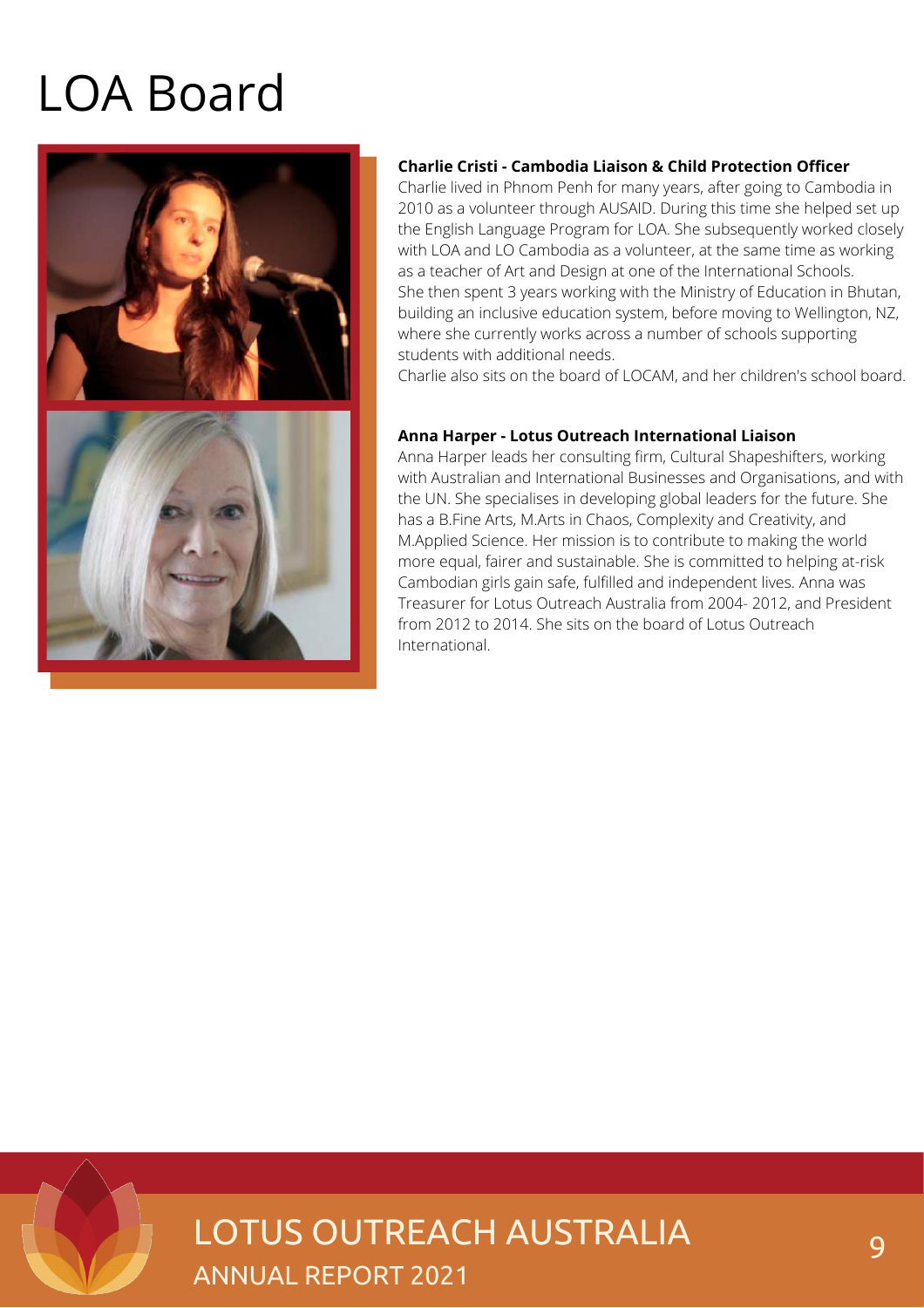# LOA Affiliates



# **Lotus Outreach Cambodia (LOCAM)**

LOCAM is registered with the Royal Cambodian Government's Ministry of Interior. LOCAM supports LOA's work by acting as an intermediary between Australia and our implementing partner, CWCC, ensuring immediate monitoring and action year round. LOCAM provides regular reporting and feedback to help LOA maintain effective and appropriate programs.

# **Cambodian Women's Crisis Centre (CWCC)**

CWCC is a local NGO registered with the Royal Cambodian Government's Ministry of Interior. Its primary purpose is to provide assistance to women and children who are victims of domestic violence, sexual abuse and trafficking, working towards creating equality, peace and development. CWCC works hand in hand with LOI, LOCAM and LOA on program needs and implementation, ensuring all projects are effective and culturally attuned.



**ខូយស្រី្តខើម្បីអោយស្រី្តខូយខ្លួន**ឯខ Helping Women Help Themselves



# **Lotus Outreach International (LOI)**

LOA is proud to be an affiliate of LOI, based in California, USA. Lotus Outreach was originally founded by renowned lama and film-maker Norbu Khyentse. He noted a need to give a voice to abused and exploited children in Asia. Today this highly regarded organisation has 8 affiliates worldwide - Australia, USA, Canada, UK, France, Germany, Hong Kong and Taiwan.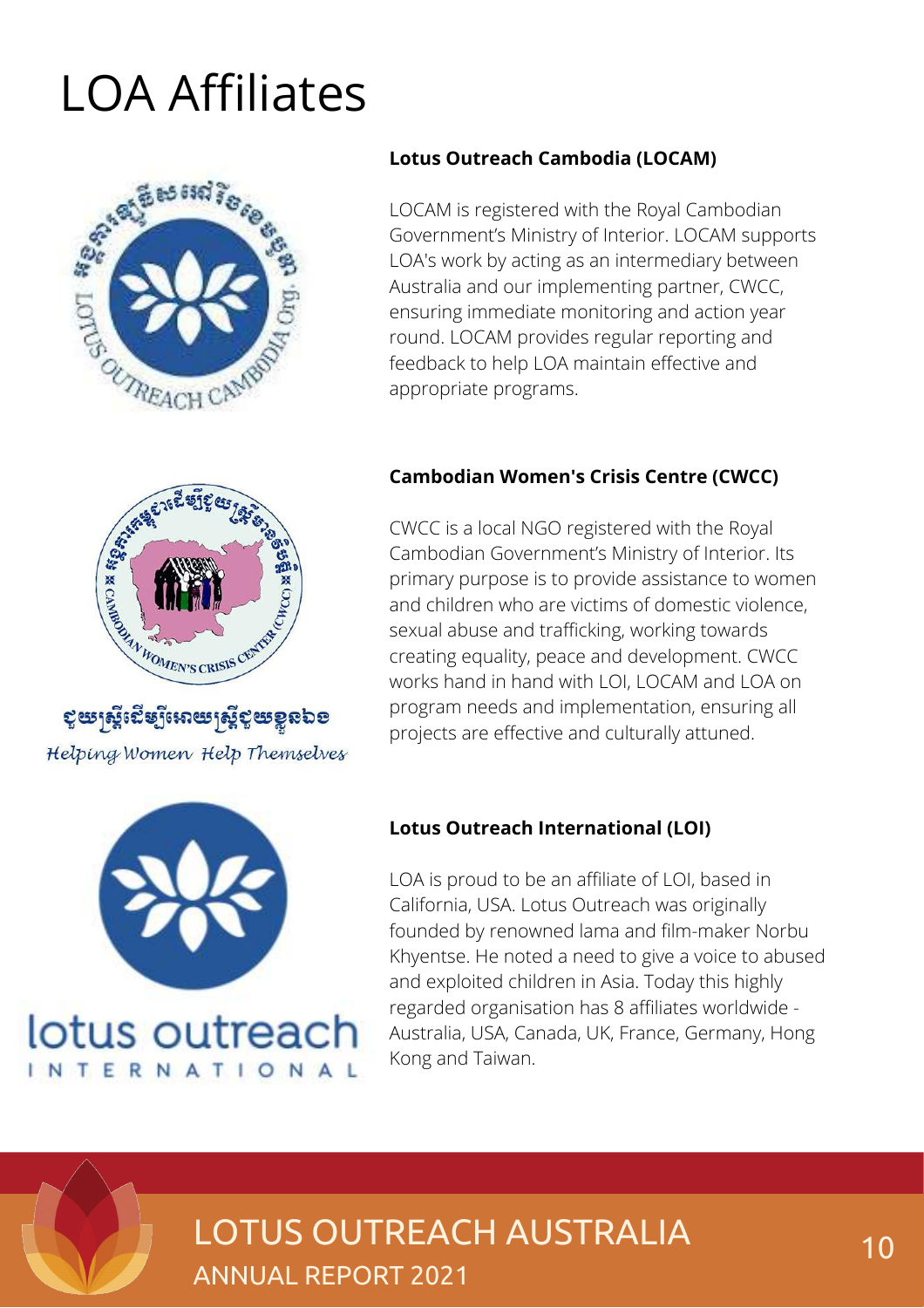# Contact Details

Australian Business Number: 133 588 760 11

PO Box 3379 Tamarama NSW 2026 Australia

ON THE WEB: www.lotusoutreachaustralia.org.au

BY EMAIL: info@lotusoutreachaustralia.org.au

DONATIONS: treasurer@lotusoutreachaustralia.org.au

Facebook: www.facebook.com/LotusOutreachAustralia

Instagram: www.instagram.com/lotusoutreachaustralia/

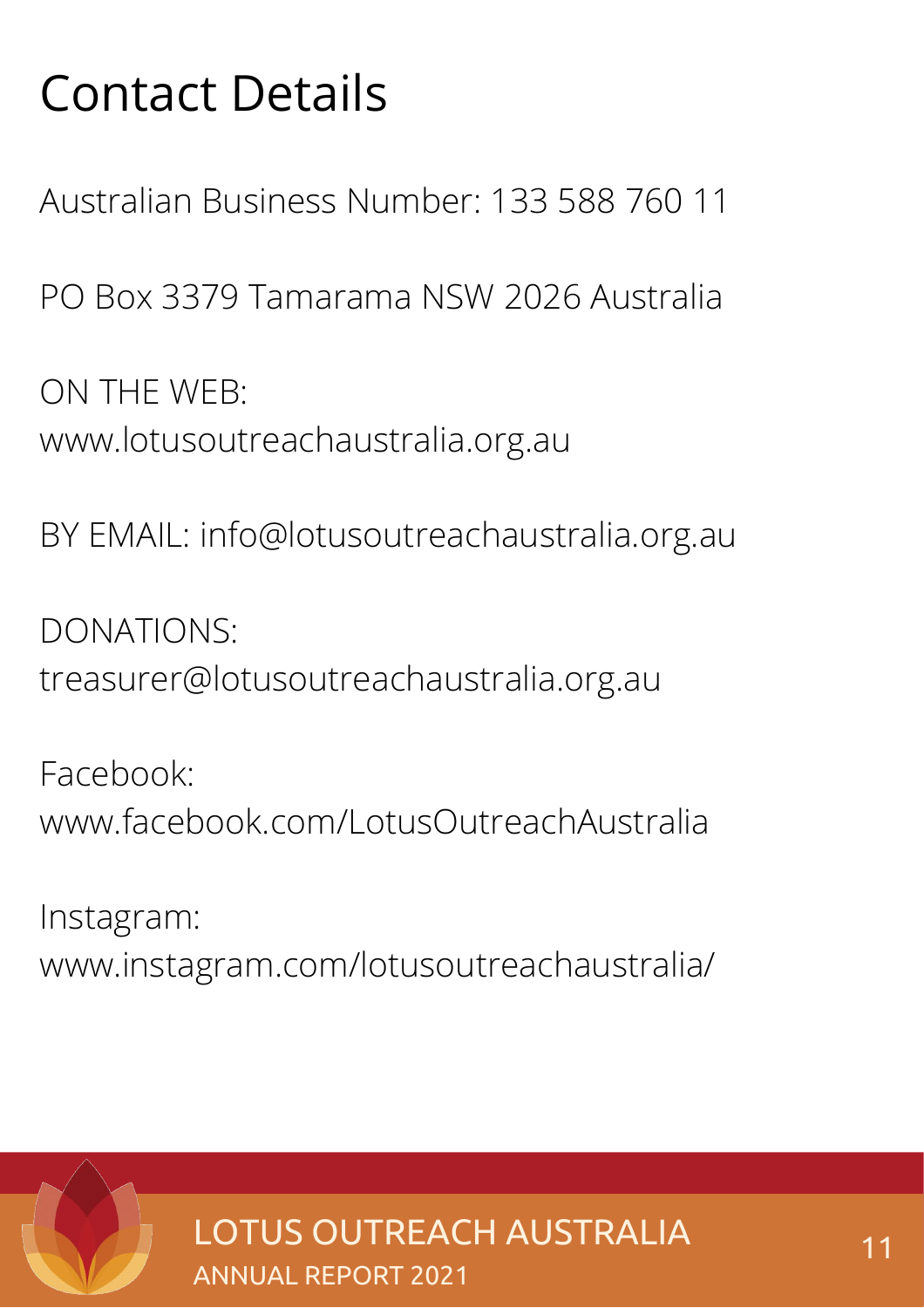

**Annual Financial Report 30 June 2021**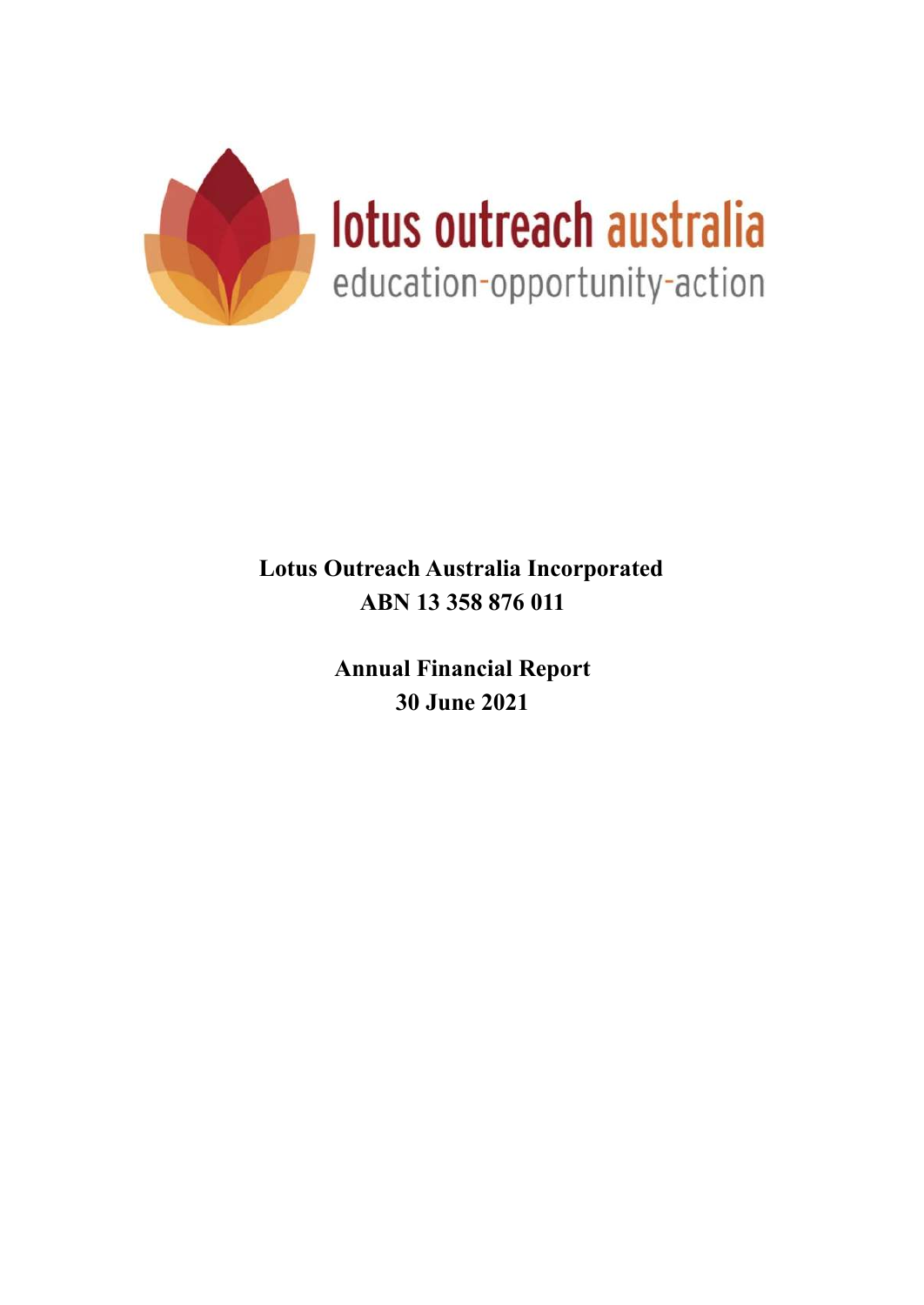## **Contents**

| Statement of comprehensive income            |  |
|----------------------------------------------|--|
| Statement of changes in funds                |  |
| Statement of financial position              |  |
| Statement of cash flows                      |  |
| Notes to the financial statements            |  |
| Associations' committee members' declaration |  |

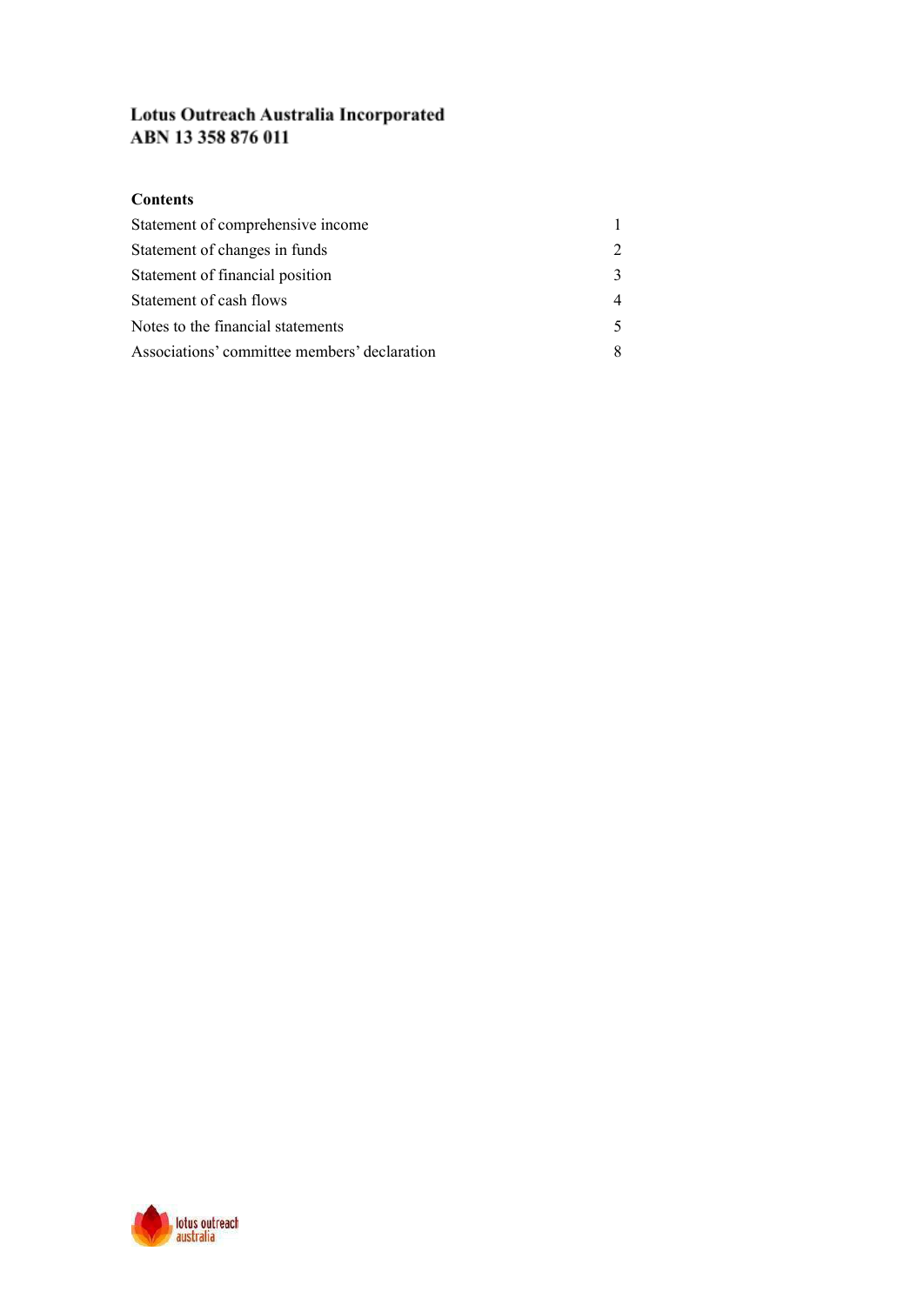### **Statement of comprehensive income For the year ended 30 June 2021**

| 2021 | 2020 |
|------|------|
| \$   | \$   |

| Donations and fundraising income             | 86,167    | 140,110   |
|----------------------------------------------|-----------|-----------|
| Interest income                              | 11        | 80        |
| <b>Total revenues</b>                        | 86,179    | 140,190   |
| Fundraising costs                            |           |           |
| (7,664)<br>Consultants expenses              |           | (947)     |
| (921)                                        |           |           |
| Bank charges                                 | (1,927)   | (1,289)   |
| Insurance                                    | (2,798)   | (2,692)   |
| Other expenses                               |           | (144)     |
| (169)                                        |           |           |
| <b>Total expenses</b>                        |           | (5, 815)  |
| (12, 736)                                    |           |           |
| Net surplus before payments to beneficiaries | 80,364    | 127,454   |
| Funds provided to beneficiaries              | (66, 875) | (35, 488) |
| Net surplus / (deficiency) for the year      | 13,489    | 91,966    |

*The Statement of Comprehensive Income is to be read in conjunction with the notes to the financial statements set out on page 5 to 7.*

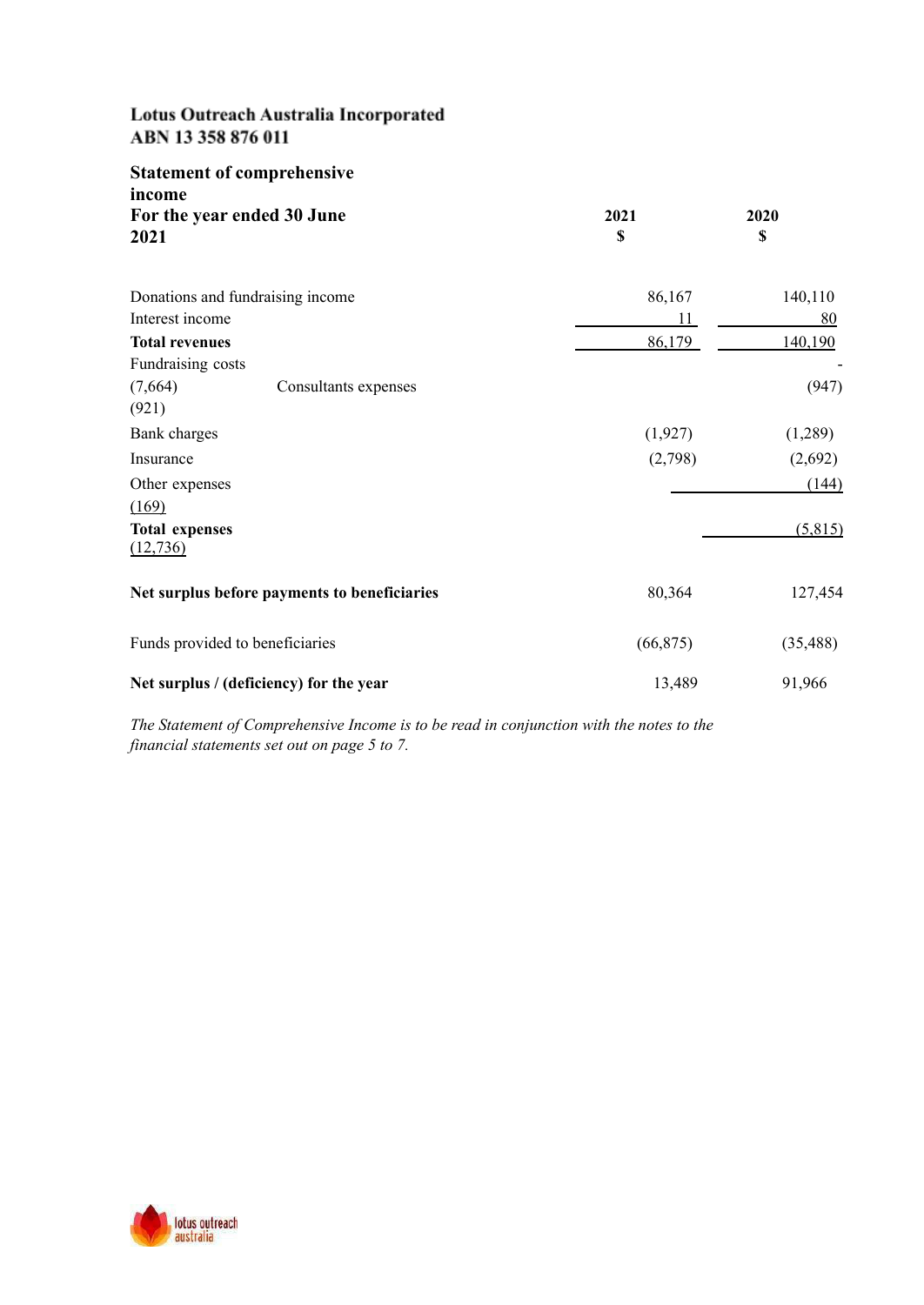## **Statement of changes in funds For the year ended 30 June 2021**

|                                     | Accumulated<br>funds | <b>Total</b><br>funds |
|-------------------------------------|----------------------|-----------------------|
|                                     | \$                   | S                     |
| Opening balance 1 July 2019         | 250,346              | 250,346               |
| Net deficiency for the year         | 91.966               | 91.644                |
| <b>Closing balance 30 June 2020</b> | 342,312              | 341,990               |
| Opening balance 1 July 2020         | 342,312              | 342,312               |
| Net deficiency for the year         | 13,489               | 13,489                |
| <b>Closing balance 30 June 2021</b> | 355,801              | 355,801               |

*The Statement of Changes in Funds is to be read in conjunction with the notes to the financial statements set out on page 5 to 7.*

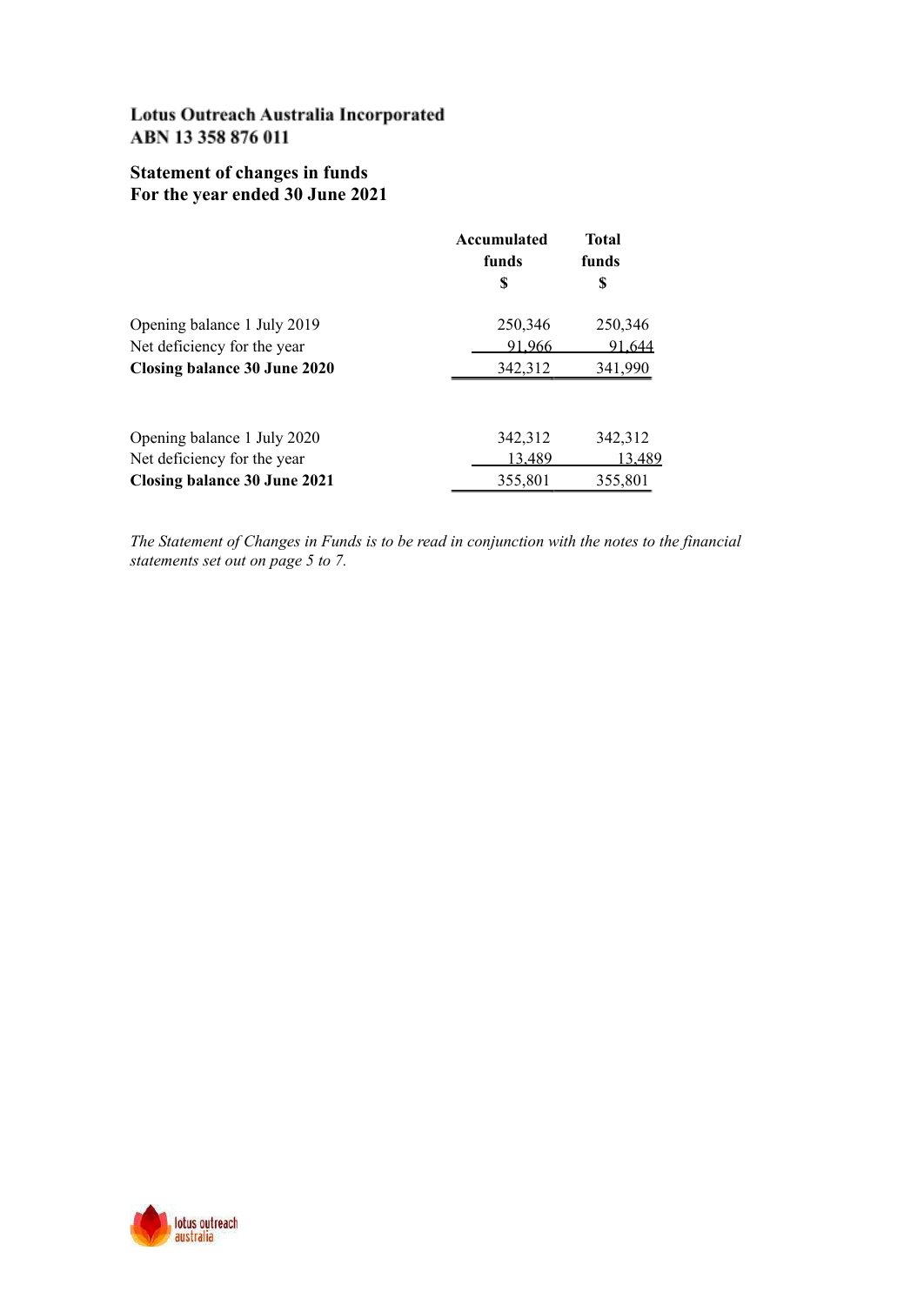## **Statement of financial position As at 30 June 2021**

|                                            | <b>Note</b> | 2021<br>\$ | 2020<br>\$ |
|--------------------------------------------|-------------|------------|------------|
| <b>Assets</b>                              |             |            |            |
| Cash and cash equivalents                  | 3(a)        | 229,109    | 100,109    |
| <b>Total current assets</b>                |             | 229,109    | 100,109    |
| <b>Total non-current assets</b><br>242,203 |             | 126,692    |            |
| <b>Total assets</b>                        |             | 355, 801   | 342,312    |
| <b>Liabilities</b>                         |             |            |            |
| <b>Total current liabilities</b>           |             |            |            |
| <b>Total non-current liabilities</b>       |             |            |            |
| <b>Total liabilities</b>                   |             |            |            |
| Net assets                                 |             | 355, 801   | 342,312    |
| <b>Funds</b>                               |             |            |            |
| Accumulated funds                          |             | 355, 801   | 342,312    |
| <b>Total funds</b>                         |             | 355, 801   | 342,312    |

*The Statement of Financial Position is to be read in conjunction with the notes to the financial statements set out on page 5 to 7.*

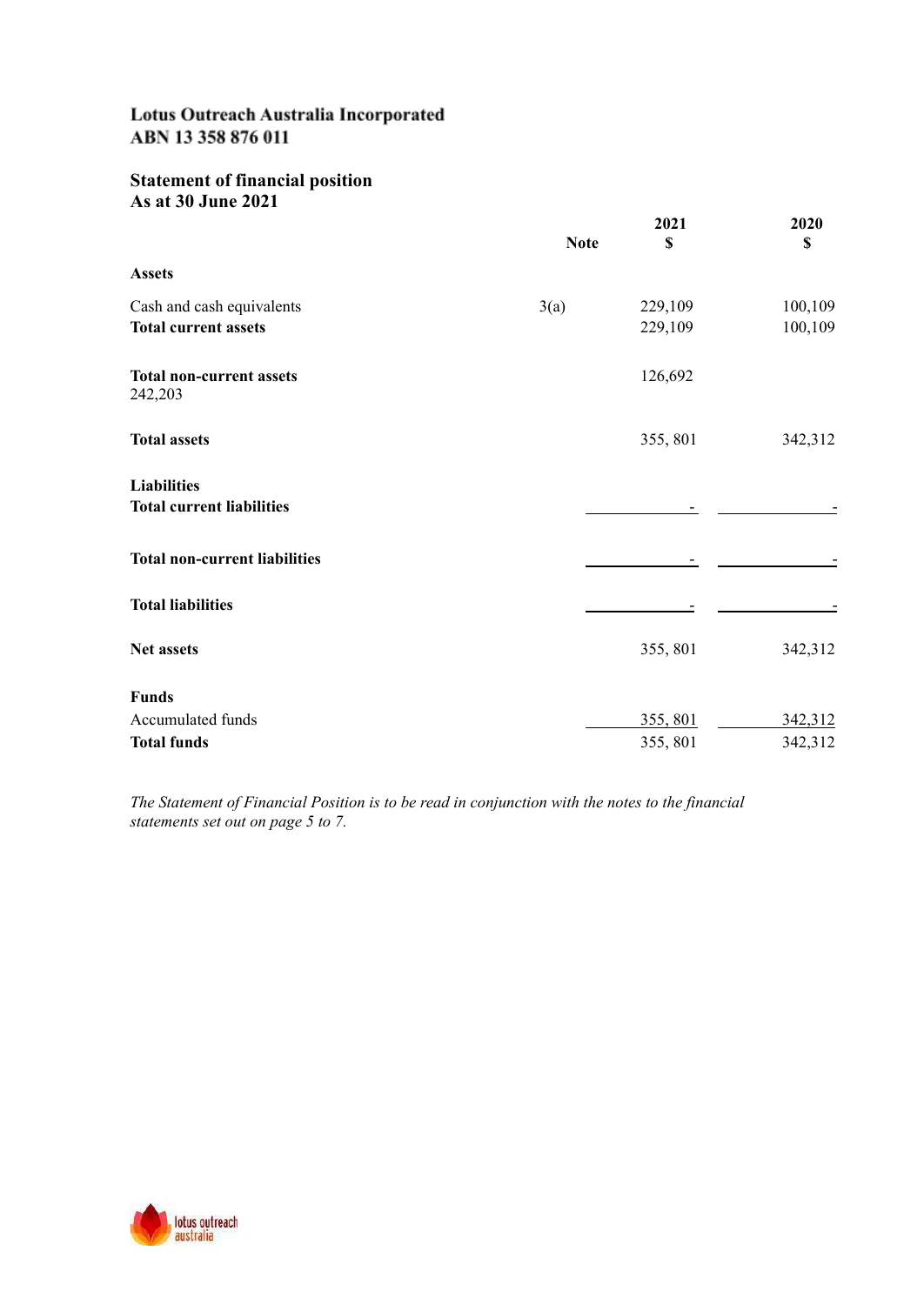## **Statement of cash flows For the year ended 30 June 2021**

|                                                                                      | 2021        |           | 2020                  |
|--------------------------------------------------------------------------------------|-------------|-----------|-----------------------|
|                                                                                      | <b>Note</b> | \$        | \$                    |
| Cash flows from operating activities<br>Cash receipts from donations and fundraising |             | 86,167    | 140,11                |
| Cash payments to beneficiaries                                                       |             | (66, 875) | $\theta$<br>(35, 488) |
| Cash payments to suppliers                                                           |             | (5,815)   | (12, 736)             |
| Interest received                                                                    |             | 11        | 80                    |
| Net cash from operating activities                                                   | 3(b)        | 13,489    | 91,966                |
| Cash flows from investing activities<br>Transfer to term deposits                    |             | (129,000) | 102,655               |
| Net cash from investing activities                                                   |             | (129,000) | 102,655               |
| <b>Cash flows from financing activities</b><br>Net cash from financing activities    |             |           |                       |
|                                                                                      |             |           |                       |
| Net increase in cash and cash equivalents                                            |             | 13,489    | 91,966                |
| Cash and cash equivalents at beginning of the year                                   | 3(a)        | 355, 801  | 250,346               |
| Cash and cash equivalents at the end of the year                                     | 3(a)        | 355, 801  | 342,312               |

*The Statement of Cash Flows is to be read in conjunction with the notes to the financial statements set out on page 5 to 7.*

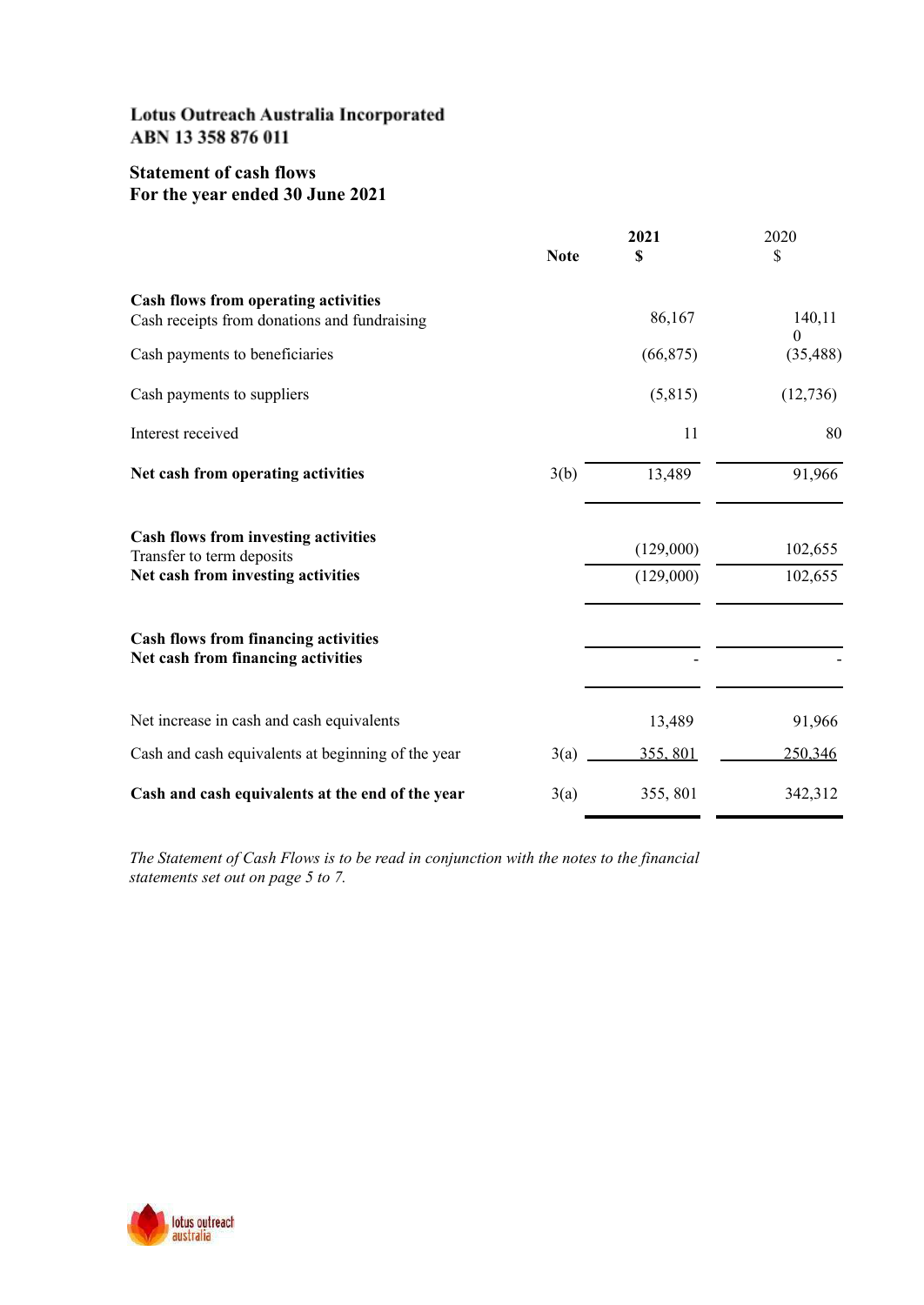## **Notes to the financial statements For the year ended 30 June 2020**

### **1. Basis of preparation**

### **a) Non-reporting entity**

Lotus Outreach Australia Incorporated (the "Association") is an association incorporated in New South Wales, Australia, under the *Associations Incorporation Act 2009* and undertakes fundraising activities in New South Wales, Australia, under a licence issued by the New South Wales Department of Fair Trading under the *Charitable Fundraising (NSW) Act 1991*.

The principal activities of the Association are conducting fundraising campaigns, marketing and promotional activities and undertaking all manner of charitable work in order to raise funds for the purpose of supporting the education, health and safety of vulnerable women and children in Cambodia. The Association is a member of the Lotus Outreach International network and partners with the Cambodian Women's Crisis Centre ("CWCC") and Cambodian Organization for Children and Development ("COCD") for local implementation of programs.

In the opinion of the Associations' Committee Members, the Association is not publicly accountable nor a reporting entity. The financial report of the Association has been drawn up as a special purpose financial report for the use by the Committee and to fulfil the Association's financial reporting obligations under the Constitution.

#### **b) Basis of accounting**

The special purpose financial report has been prepared in accordance with the requirements of the recognition and measurement aspects of all applicable Australian Accounting Standards ("AASBs") adopted by the Australian Accounting Standards Board ("AASB") and other authoritative pronouncements of the AASB.

The financial report does not include the disclosure requirements of the following pronouncements having a material effect:

| AASB 101         | Presentation of Financial Statements        |
|------------------|---------------------------------------------|
| <b>AASB 1048</b> | Interpretation and Application of Standards |
| AASB 1054        | <b>Australian Additional Disclosures</b>    |

#### **c) Basis of measurement**

The financial report is prepared on the historical cost basis.

#### **d) Functional and presentation currency**

The financial report is presented in Australian dollars which is also the Association's functional currency.

#### **e) Use of estimates and judgements**

The preparation of financial statements requires management to make judgements, estimates and assumptions that affect the application of policies and the reported amounts of assets, liabilities, income and expenses. Actual results may differ from these estimates.

Estimates and underlying assumptions are reviewed on an ongoing basis. Revisions to accounting estimates are recognised in the period in which the estimate is revised and in any future periods affected.

There are no judgements made by management in the application of AASB's that have significant effect on the financial report or estimates with a significant risk of material adjustment in the next year.

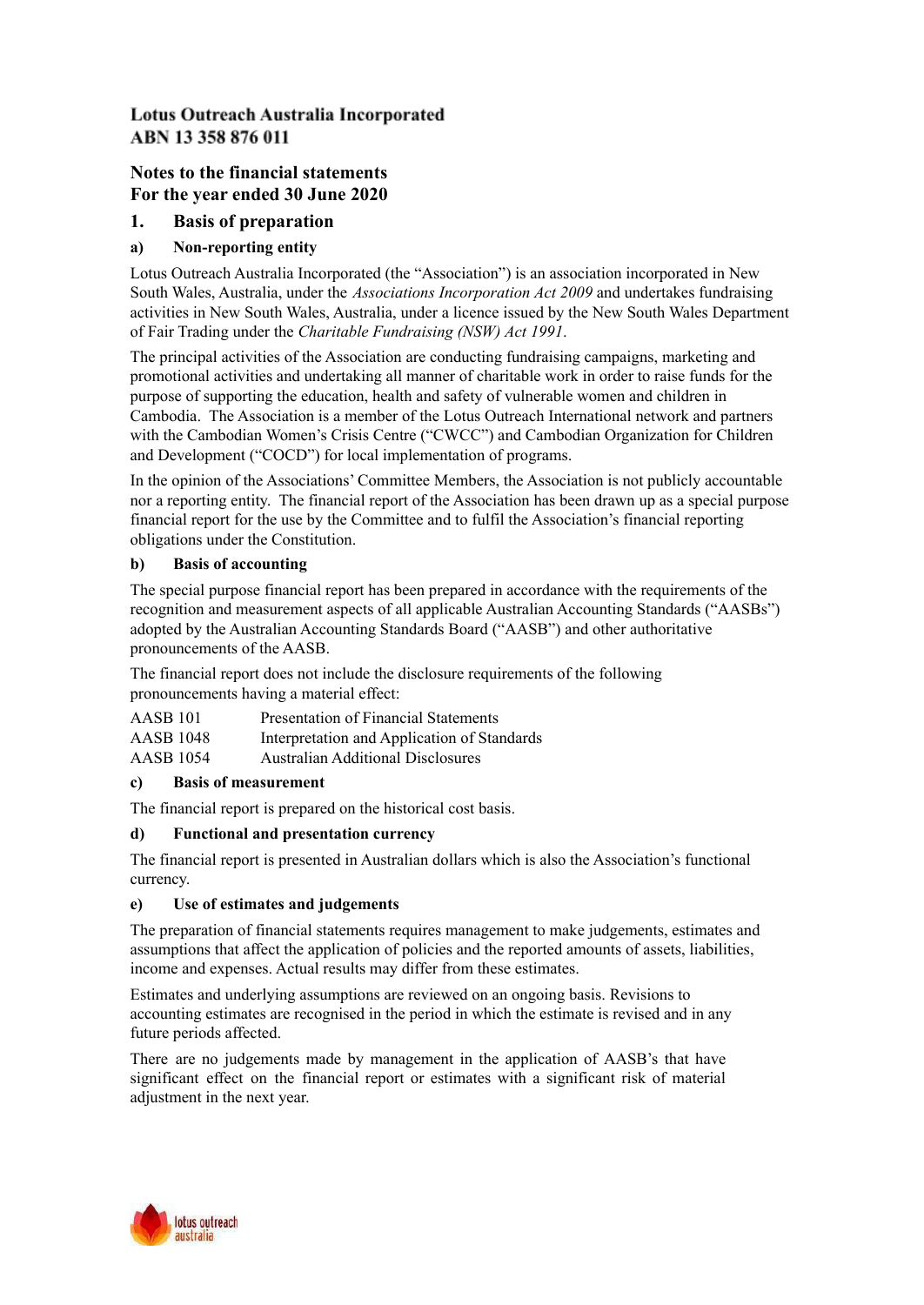# Notes to the financial statements For the year ended 30 June 2021

### **2. Significant accounting policies**

### **a) Financial instruments**

A financial instrument is recognised if the entity becomes a party to the contractual provisions of the instrument. Financial assets are derecognised if the Association's contractual rights to the cash flows from the financial assets expire or if the Association transfers the financial asset to another party without retaining control or substantially all risks and rewards of the asset. Financial liabilities are derecognised if the Association's obligations specified in the contract expire or are discharged or cancelled.

Non-derivative financial instruments comprise investments in equity, trade and other receivables, cash and cash equivalents, loans and borrowings, and trade and other payables. Non-derivative financial instruments are recognised initially at fair value. Subsequent to initial recognition, non-derivative financial instruments are measured as described below.

Other non-derivative financial instruments are measured at amortised cost using the effective interest method, less any impairment losses.

#### **b) Finance income and expenses**

Finance income comprises interest income on bank accounts. Interest income is recognised as it accrues in profit or loss, using the effective interest method.

Finance expenses comprise interest expense on borrowings. All borrowing costs are recognised in profit or loss using the effective interest method.

#### **c) Revenue recognition**

Revenue is recognised to the extent that it is probable that the economic benefits will flow to the entity and the revenue can be reliably measured. Control of a right to receive the donation is attained, usually evidenced by receipt of cash.

#### **d) Income tax**

The Association has been registered under the provisions of the *Charitable Fundraising (NSW) Act 1991* and under Subdivision 50-B of the *Income Tax Assessment Act 1997*, it is an income tax exempt charitable entity.

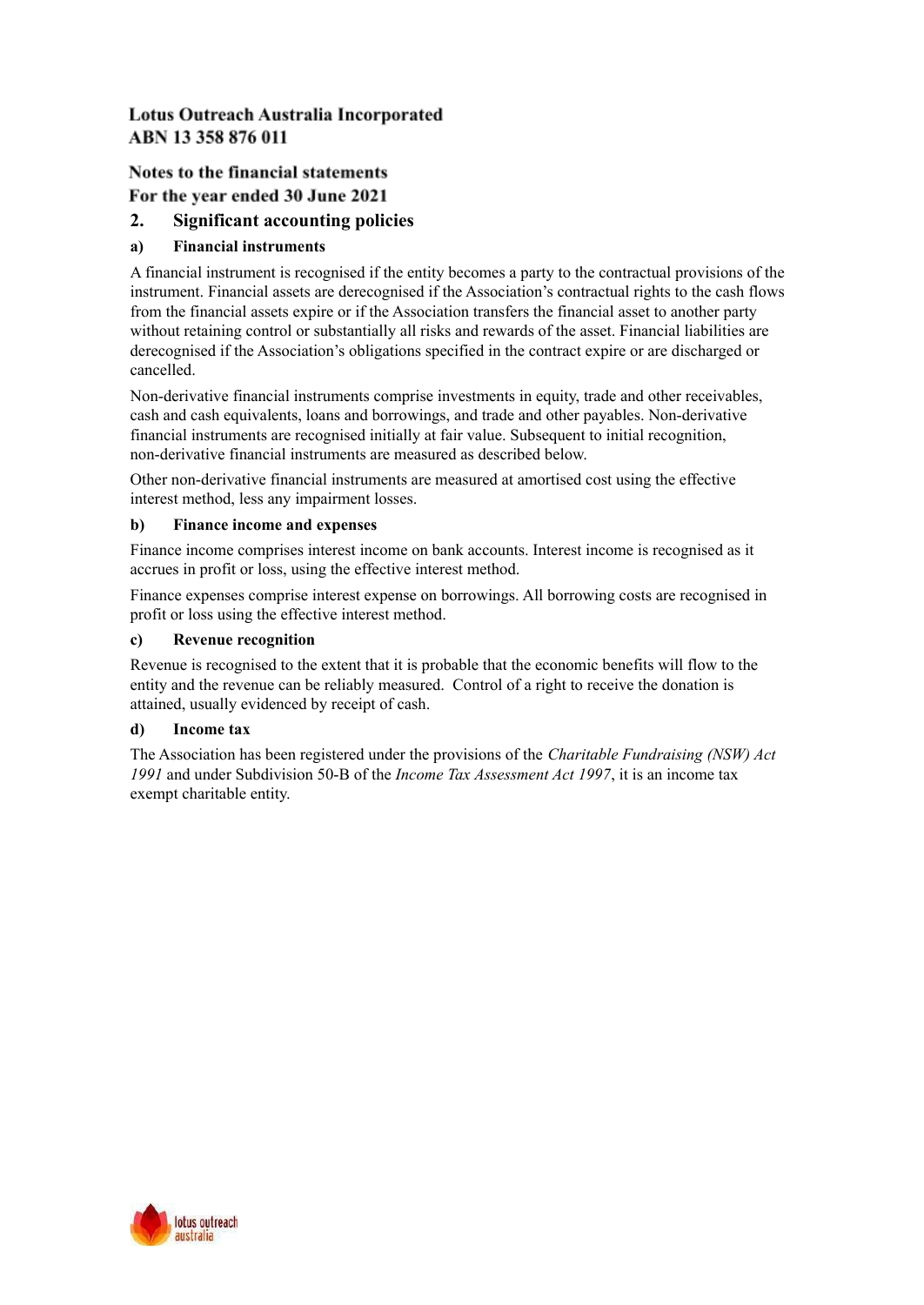|                                                              | Lotus Outreach Australia Incorporated<br>ABN 13 358 876 011                        |            |         |
|--------------------------------------------------------------|------------------------------------------------------------------------------------|------------|---------|
|                                                              | Notes to the financial statements<br>For the year ended 30 June 2021<br>2021<br>\$ | 2020<br>\$ |         |
| 3.                                                           | Notes to the statement of cash flows                                               |            |         |
| (a)                                                          | Cash and cash equivalents                                                          |            |         |
| St George Bank Relief Fund 1<br>St George Bank Relief Fund 2 |                                                                                    | 106,630    | 114,728 |
|                                                              |                                                                                    | 15,062     | 127,476 |
|                                                              | Westpac Community Solutions On                                                     | 5,000      |         |
| Bank of South Australia Term Deposit                         |                                                                                    | 229,109    | 100,109 |
|                                                              |                                                                                    | 355,801    | 342,312 |
| (b)                                                          | <b>Reconciliation of cash flows from</b><br>operating activities                   |            |         |
|                                                              | Surplus / (deficiency) for the year                                                | 13,489     | 91,966  |
|                                                              | Change in assets and liabilities                                                   |            |         |
|                                                              | Net cash from operating activities                                                 | 13,489     | 91,966  |

#### **4. Commitments and contingencies**

The Association does not have any commitments or contingent liabilities not otherwise disclosed in this report.

### **5. Subsequent events**

There has not arisen in the interval between the end of the financial year and the date of this report any item, transaction or event of a material and unusual nature likely, in the opinion of the Associations' Committee Members, to affect significantly the operations of the Association, the results of those operations, or the state of affairs of the Association, in future financial years.